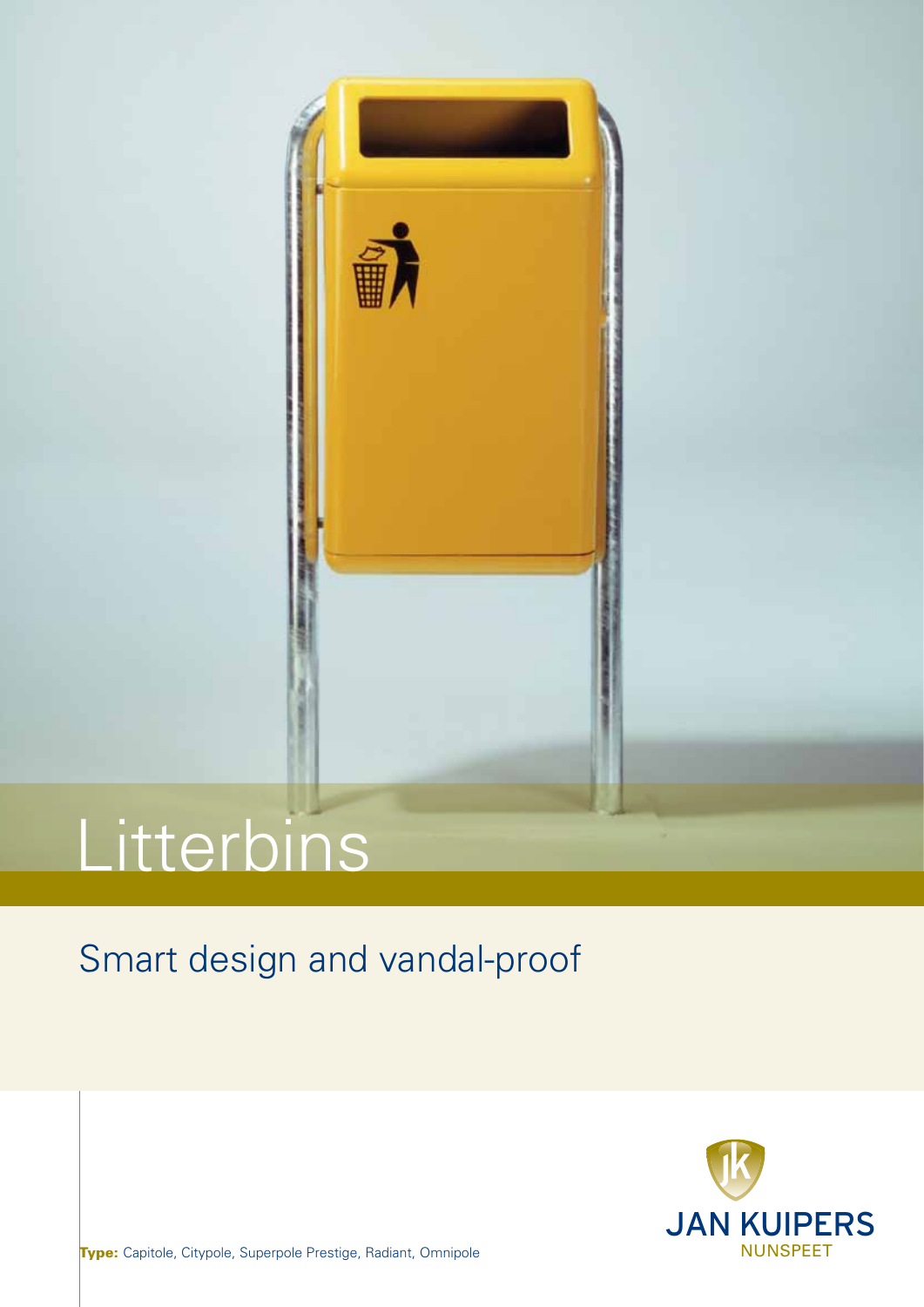# Specifications

### **Product description Capitole**

Timeless and vandal-proof litterbin with a light inner bin and snap closure for quick and ergonomic emptying.

### **Technical information**

- Capacity 50 litres
- Steel outer enclosure, 1.5 mm. and 2 mm. thick.
- Stand made of steel tube  $\emptyset$  48.3 x 3.25 mm.
- Hot-dip galvanised, NEN-EN-ISO 1461.
- Powder coating available in standard colours.
- Sendzimir zinc-plated steel inner bin, 1 mm. thick.
- Triangular snap lock located in side door.
- Foundation: Concrete base 60 x 30 x 25 cm.

### **Options**

- Double-sided version.
- "Prestige" version: Reinforced body and door and double lock hooks. Also available in 70 litre version.
- Powder coating in any desired RAL colour.
- Stainless steel stand.
- Attachable ashtray.
- Odour-suppressing lid.
- Anti-fire lid.
- Plate for wall mounting.
- Suspension plate for mounting to existing pole.
- Foundation: Extended stand to be cast in concrete or fitted with base plates for mounting onto concrete or asphalt.









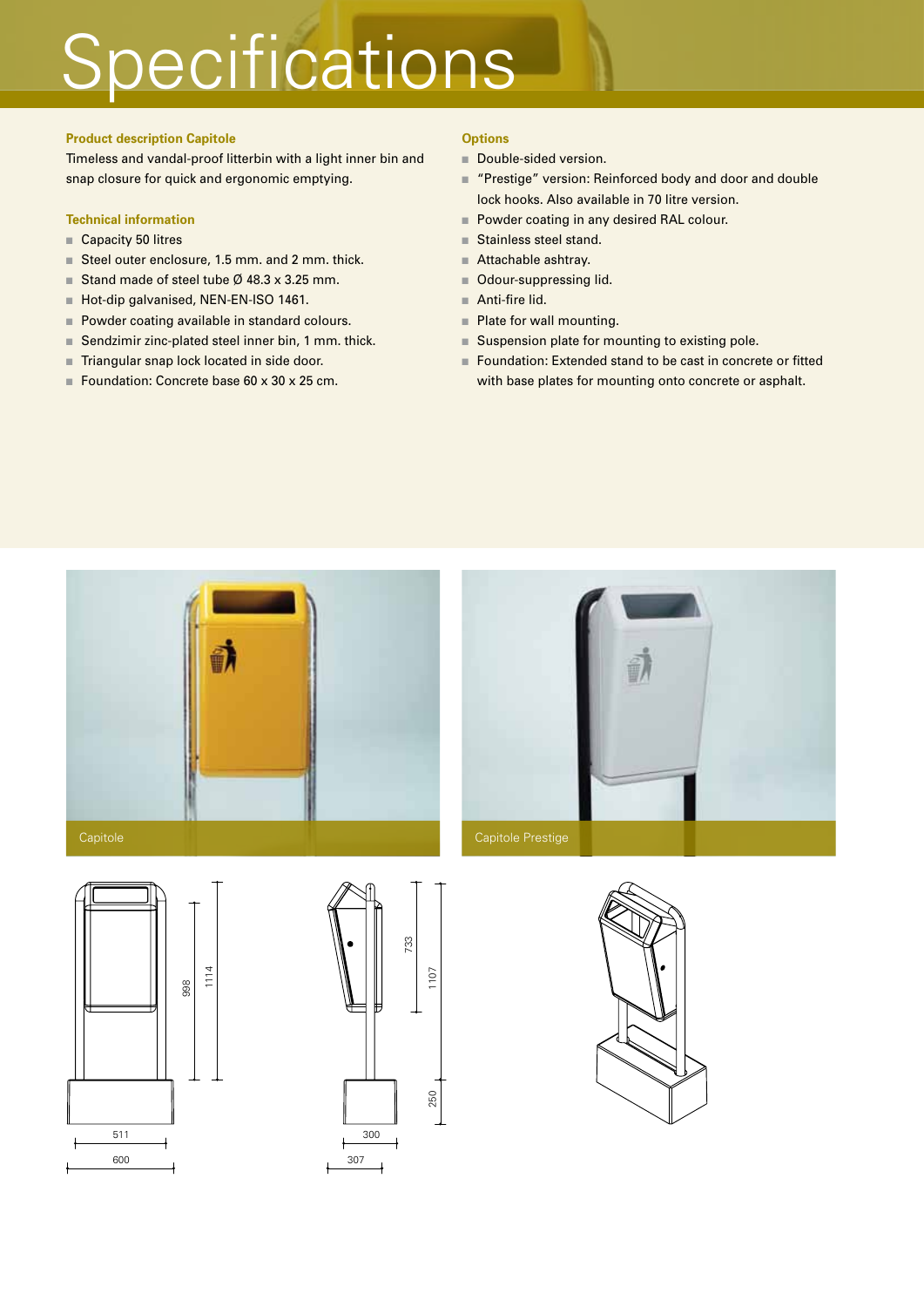# **Specifications**

#### **Product description Citypole**

Vandal-proof litterbin with smart design and anti-poster relief.

#### **Technical information**

- Capacity 100 litres
- Steel panels and covering, 2.5 mm. thick.
- Steel stand, 4 mm. thick.
- Sendzimir zinc-plated.
- Powder coating in a standard colour.
- $\blacksquare$  Aluminium inner bin.
- Universal lock.
- Foundation: Concrete base 15 cm below ground level, enabling paving to continue over the concrete block.

#### **Options**

- Powder coating in any desired RAL colour.
- Ashtray.
- Locking plate.
- Foundation: Adjustable steel foot or steel footplate for mounting on concrete or asphalt.

#### **Product description Superpole Prestige**

Litterbin with a solid, modern design and four openings.

### **Technical information**

- Capacity 120 litres.
- Frame made of cast aluminium.
- Steel panels with anti-poster relief, hot-dip galvanised, NEN-EN-ISO 1461.
- Powder coating in a standard colour.
- Suitable for bin liners with a size of  $70 \times 110$  cm.
- Triangular snap lock.
- Foundation: Steel plate to mount on concrete or asphalt.

#### **Options**

- Powder coating in any desired RAL colour.
- Stainless steel ashtray
- Anchored to the ground with a steel foot,  $45 \times 45 \times 30$  cm.